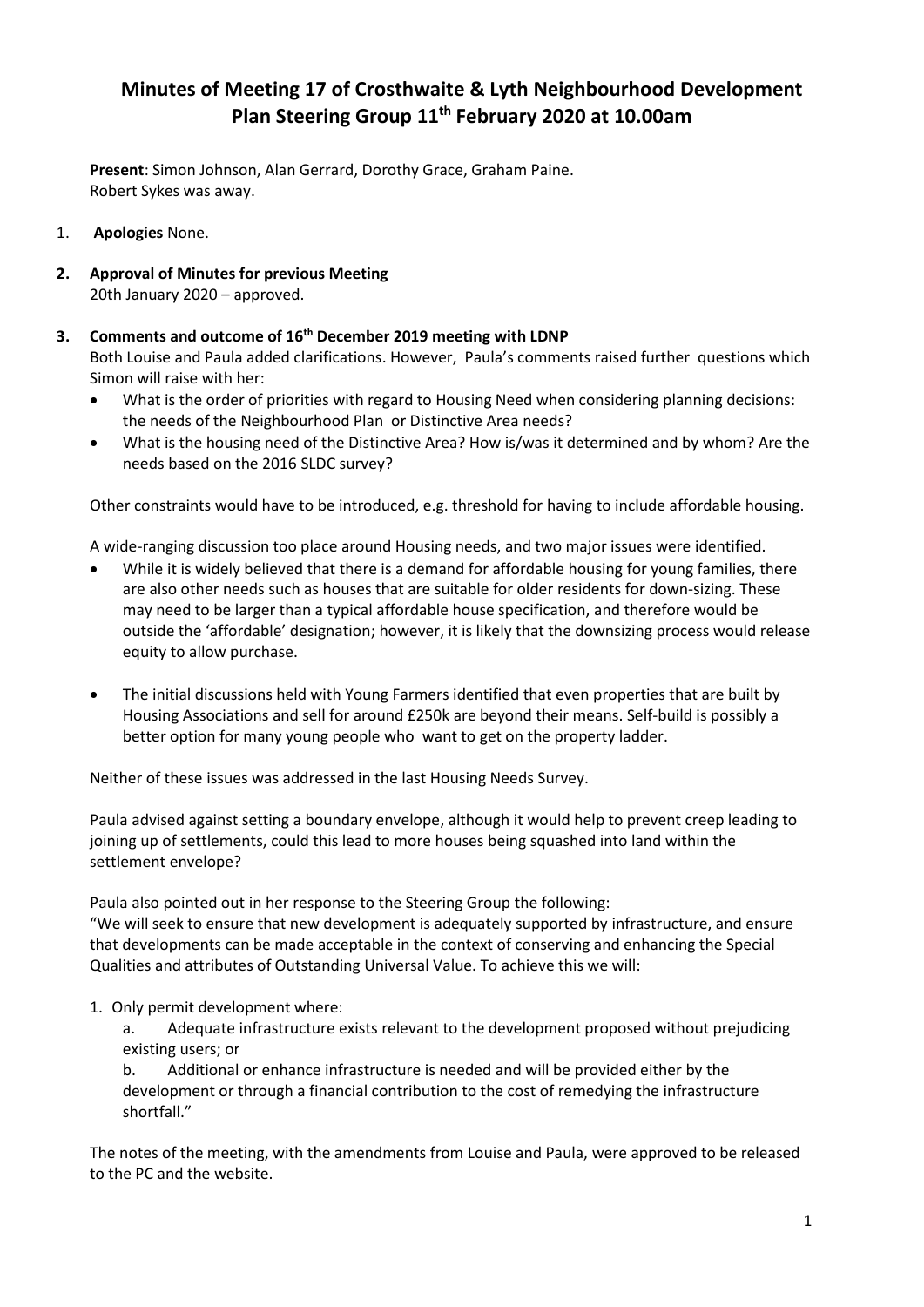#### 4. **Parish Housing Needs Survey**

The survey questions, locally derived, from the 2008 HNS could be the basis of a new questionnaire, though the situation 12 years later is somewhat different, and this has to be reflected in any new questionnaire. The SLDC 2016 survey canvassed a much wider geographic area.

A revised, lower quotation has been received from Eden Council to carry out the Housing Need Survey, but would require the SG to do more of the tasks. The revised quote is based on a 40% return rate (typically Eden would expect the return rate to be 30-35%). If the return rate exceeds 40% then the costs of the Survey would be adjusted upwards to reflect the additional postage costs for the returned questionnaires. Eden would receive all the questionnaires and carry out all the analysis on the anonymised returns. All information included in the returns is anonymised for analysis and none is available to the SG or the PC.

Eden advises against members of the SG/PC hand-delivering the questionnaires throughout the Parish as they believe this may compromise people's willingness to respond, as it could raise concerns regarding confidentiality, even though the data are analysed anonymously. However, the SG is unconvinced that this is an issue; if the SG hand-delivered the questionnaires this would allow further cost savings to be made. All returns would go directly to Eden.

Eden recommended that the questionnaire should be primarily a paper document, with the option to complete it online, rather than the other way round.

Using an independent specialist, such as Eden, will add gravitas and substance to the assessment, and the outcomes would be accepted by SLDC and the LDNP planning, whereas a home-grown survey undertaken by the SG would have to gain approval to ensure that it would be recognised by SLDC and LDNP, and could be open to criticism and challenge.

Locality's Technical Consultant, Aecom, would be free of charge to the Parish. However, they would not carry out a survey (i.e. there would not be a questionnaire to households); rather, they would just use the 2011 census data plus the 2016 HNS to draw guidelines on housing need. This is deemed inadequate (and has been rejected by other Planning Authorities during the development of a NDP).

#### Finance

It was agreed that the HNS rationale and data analysis should both be done professionally. Locality, the grant-awarding body, might agree to a repurposing of some of the grant already awarded to support the HNS.

In addition, Locality, via Aecom, could assist with Technical Support to develop design codes. If this avenue were pursued, it could open up the possibility of more grant funding from Locality. The PC agreed in principle during in the PC meeting on 4<sup>th</sup> Feb for the SG to investigate this option. **Action: Simon** to follow up

It was agreed to suspend work on the questionnaire until the SG has identified funds to undertake the HNS.

#### Outstanding but not urgent actions

**Action: Alan** to ask South Lakes Rivers Trust about protecting and improving the biodiversity of the Gilpin and its tributaries: what to avoid and how this all relates to planning.

**Action: Simon** to contact Cumbria Wildlife Trust with similar questions with respect to this parish. Simon has already spoken with environmental consultant Tony Marshall, who would see if there was anything already prepared regarding biodiversity for this area.